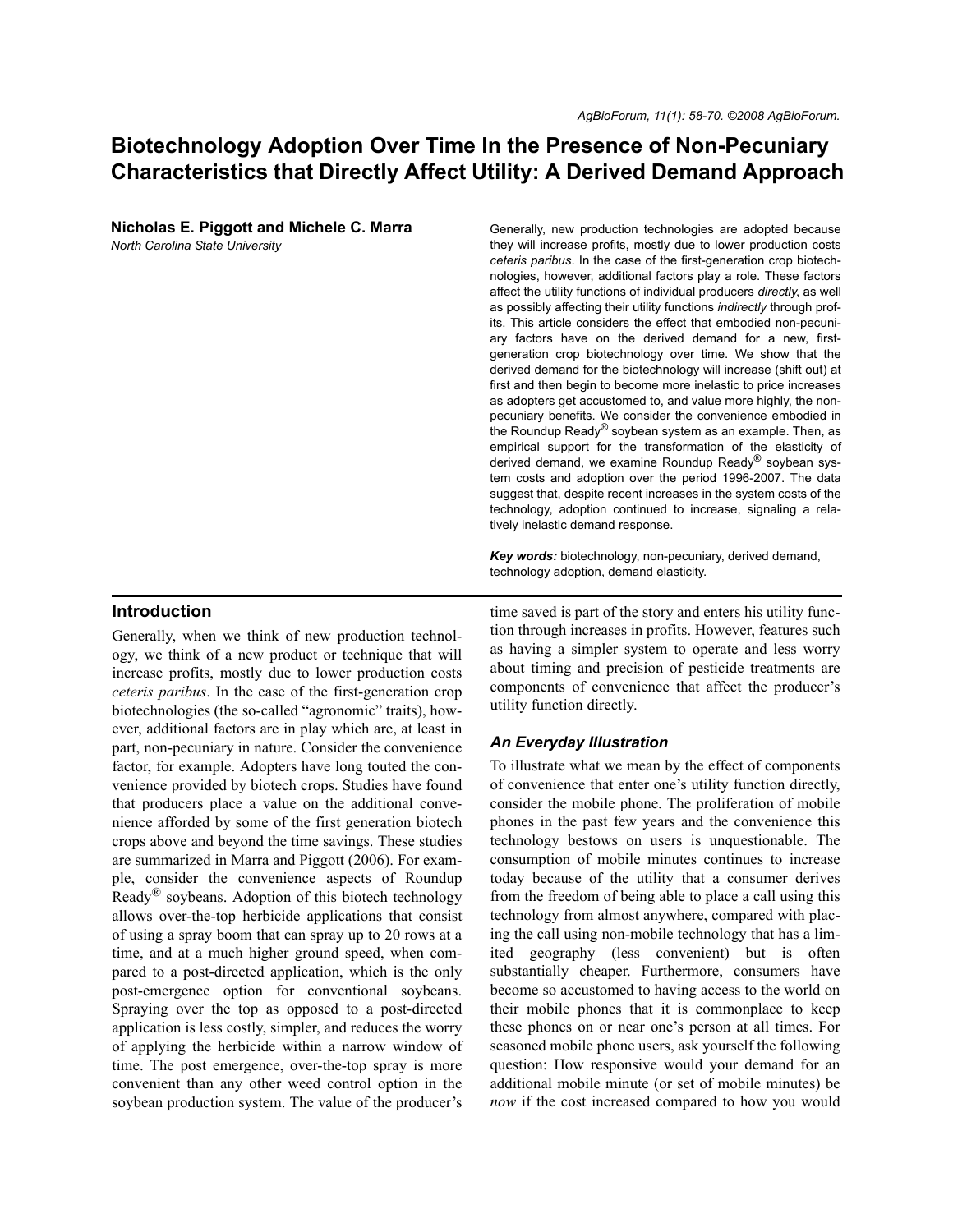respond when you were considering adopting this technology (acquiring your first phone)? For most mobile phone consumers we expect the answer to be that their demand response has become more inelastic to price increases.

### *Purpose of the Article*

This article shows the effects non-pecuniary factors embodied in new technologies have on the derived demand for these technologies *over time*. Our hypothesis is that, with the embodied non-pecuniary factors, such as increased convenience, in play, the derived demand for these technologies will increase (shift out) at first and then begin to become more inelastic to price increases as adopters get "used to" and value the additional convenience more highly. The specific argument we develop in the remainder of the article is that, as adopters get accustomed to the convenience a biotech technology affords them, their demand responsiveness to price *increases* becomes more inelastic, leading to a kinked derived demand curve for this technology. A key insight into the ideas developed in this article is to view the biotech technology as a factor of production, with the conventional technology being the alternate factor, and the demand for an additional acre of the biotech technology as a derived demand. The remainder of the article is organized as follows. After a brief review of previous research, we present a theoretical model with some comparative statics, followed by a graphical representation of technology adoption in this setting. Empirical support for the theoretical results is presented, and then the conclusion follows.

## **Background**

Several approaches have been taken to analyze agricultural technology adoption. The first was the seminal work of Griliches (1957) in which he modeled the technology diffusion curve (adoption path) of hybrid corn as a function of economic variables, such as the factors affecting the innovation's profitability. He found that as such factors differ across space and time, the slope and ceiling of the adoption path will differ as well. His modeling approach was to fit a logistic curve to the adoption data for hybrid corn over time, making the slope and the adoption ceiling functions of the economic variables. Others have modeled the probability that an individual decision-maker will adopt the new technology using a random utility framework (sometimes directly and sometimes implied), which results in the probability of adoption as a function of economic variables, including farm and producer characteristics (Bosch, Cook & Fuglie, 1995; Rahm & Huffman, 1984; Shapiro, Brorsen, & Doster, 1992). These studies used cross-sectional survey data. Still others focused on the timing of adoption in a temporal framework (Feder & Slade, 1984; Lindner, Pardey, & Jarrett, 1982; McWilliams, Tsur, Hochman, & Zilberman, 1998; O'Mara, 1971). The goal of these studies was to determine why some producers are early adopters and some are laggards.

Another line of research has focused on the role of information and learning in technology adoption. These studies followed Griliches' approach of modeling a logistic diffusion curve as a function of the variables of interest (e.g., Lindner & Pardey, 1979; Warner, 1974) or as the probability that an individual will adopt (Fischer, Arnold, & Gibbs, 1996; Goodwin & Kastens, 1996; Marra, Hubbell, & Carlson, 2001). Substantial literature also exists that examines the role of risk in the adoption of a new technology (e.g., Foster & Rosenzweig, 1995; Goodwin & Kastens, 1996; Just & Zilberman, 1983; Shapiro et al., 1992). These studies modeled the decision to adopt in an expected utility framework, assuming output price, output revenue, or input price is uncertain. The role of characteristics of the innovation that can affect utility directly has been examined in only a few studies (see Batz, Peters, & Janssen, 1999, for an example and a review of this literature). These studies have taken the probability-of-adoption approach to analyze the effect of such non-pecuniary characteristics as the relative flexibility or the risk characteristics of the innovation. The Batz et al. article also uses cross-sectional data collected in two time periods, introducing some of the dynamic aspects of the adoption decision.

This article is an extension of the technology adoption literature in that we consider in a derived demand framework the characteristics of the innovation as factors in the decision-maker's adoption decision, while also incorporating the role of learning and developing skills with the innovation into the adoption model. We derive theoretical results in this framework and examine specifically the role of the non-pecuniary characteristics of the innovation. We then consider changes in the derived demand for the biotech technology over time. Specifically, we examine how the price elasticity of demand transforms over time in the presence of an embodied non-pecuniary characteristic of a new technology.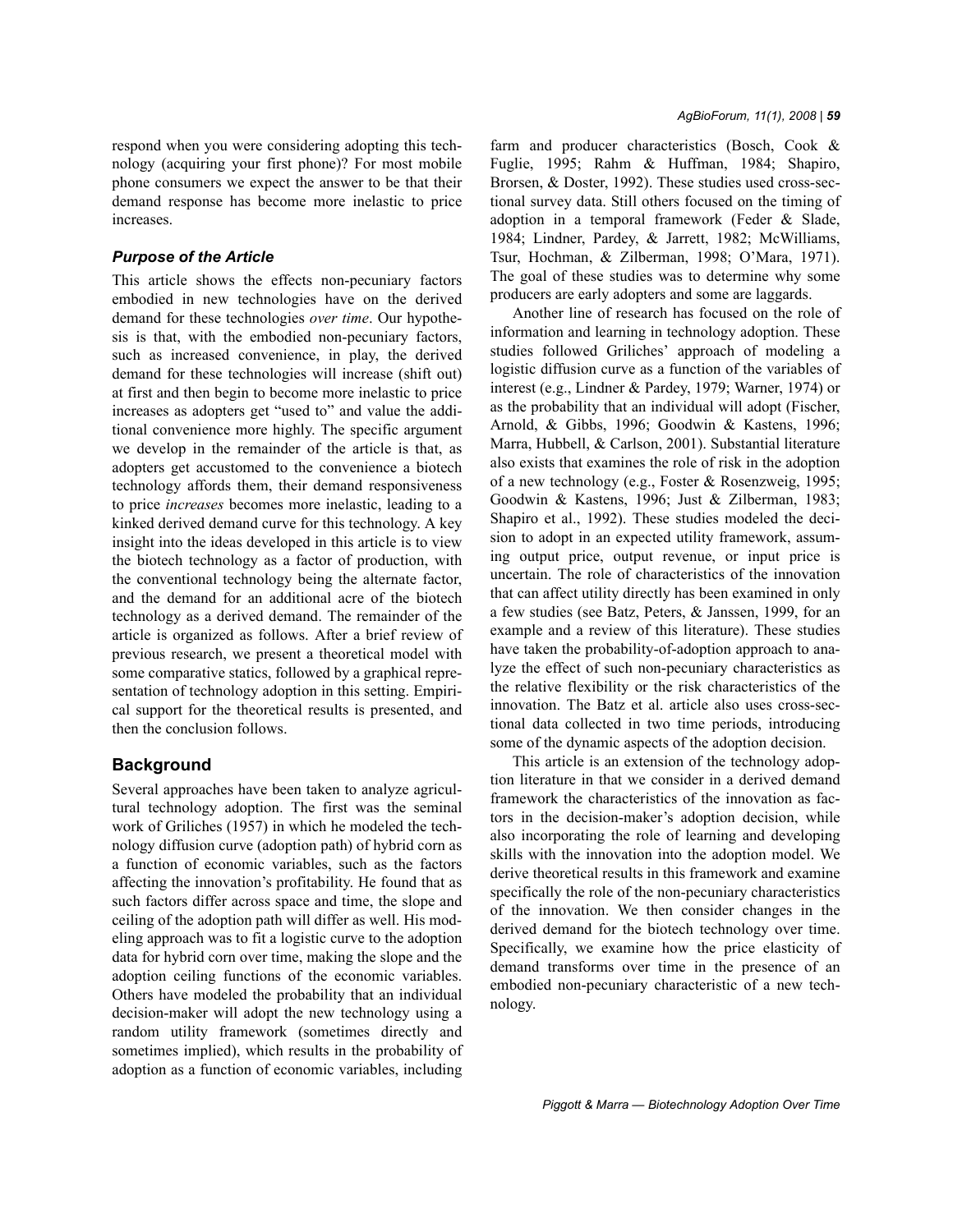# **A Model of Biotech Technology Adoption Over Time, Accounting for Characteristics that Directly Affect Utility**

This section presents the theoretical results derived from our modeling framework. In order to develop a model of biotech technology adoption over time and derive the results in this section, we rely on the following assumptions:

- 1. Producers are utility maximizers whose optimization problem involves a sequence of independent static optimization problems. Thus the decision of how many acres are allocated to each technology in any given period is dependent only on the circumstances and economic conditions of that period. At any time, a producer can disadopt the technology or a nonadopter can adopt. That is, there is no systematic link between past, present, and future decisions regarding consumption or adoption levels.
- 2. Perfect competition exists in the factor markets.
- 3. Both technologies, conventional and biotech, are scale-neutral. This assumption holds for both technologies when the decision is to plant one more acre using either technology, and holds globally for the biotech technology. All other variable inputs (types and levels) are predetermined, once the choice of total acres  $(A_t)$  is allocated to each technology  $(A_t^B)$ for a biotech acre and  $A_t^C$  for a conventional acre;  $A_t^B + A_t^B = A_t$ ) is made. That is, a producer chooses a production "system" with each acre allocated to one of the two technologies in a given period *t*. Thus, the cost of allocating an additional acre  $(A_t^B$  or  $A_t^C$ ) out of the total acres to be planted to the crop,  $A_t$ , to either technology is constant at a particular point in time *t* and equal to  $r_t^B$  for the biotech technology and to  $r_t^C$  for the conventional technology.
- 4. The biotech technology has an additional non-pecuniary characteristic (e.g., convenience), *q*, associated with its adoption that enters the producer's utility function directly and not through profits (i.e.,  $q = q(A_t^B, t)$ , while the conventional technology does not. Because *q* is associated with each acre of the biotech technology  $(A_t^B)$ , as adoption increases, higher levels of *q* are achieved (i.e.,  $\frac{dq}{\partial A_t^B} > 0$ ). The utility value of each unit of *q* is also increasing over *q A*  $\frac{\partial q}{\partial p}$ ∂

time (i.e.,  $\frac{\partial q}{\partial t} \ge 0$ ). The utility function exhibits positive marginal utility with respect to *q* (i.e.,  $U_q = \frac{\partial U}{\partial q} > 0$ ). The marginal utility of the consumption good  $(U_{x_t})$  with respect to *q* is zero (i.e.,  $U_{x_i} = \frac{\partial U_x}{\partial q} = 0$ ) because *q* is a non-pecuniary component of utility and so, therefore, does not affect consumption. The marginal utility of the consumption good  $(U_{x_t})$  is assumed to be diminishing (i.e.,  $\sum_{x_i x_i} = \frac{\partial U_x}{\partial x} < 0$ ) and this diminishing marginal utility is constant with respect to time (i.e.,  $\frac{U_{x_i x_i}}{U} = 0.$  $=\frac{\partial U}{\partial q}$ *t*  $U_{xx} = \frac{\partial U}{\partial x}$ *x*  $=\frac{\partial U_x}{\partial x}$ ∂  $\frac{\partial U_{x_i x_i}}{\partial t} =$ 

5. We assume that the adoption costs  $(r_t^B)$  per unit of output associated with the biotech technology declines at first due to endogenous factors, such as increasing skill levels with the technology through learning. This decline continues for a few seasons (say, up to  $t^r$ ) and then these costs may increase due to exogenous factors such as input price increases or the advent of some loss of productivity due to some other external factor. These assumptions can be captured by imposing a structure on  $r_t^B$  over time of  $r_t^B = r_t^B$  ( $r_0^B$ , *t*), where  $r_0^B$  is the initial adoption cost

at time period 
$$
t^0
$$
,  $\frac{\partial r_t^B}{\partial t} < 0$  for  $t < t^r$ , and  
\n $\frac{\partial r_t^B}{\partial t} > 0$  for  $t > t^r$ .

6. For clarity of exposition and without loss of generality, we further assume producers are risk-neutral and that their discount rate is zero.

Under these assumptions, the producer's utility maximization problem for each period, *t*, can be written as: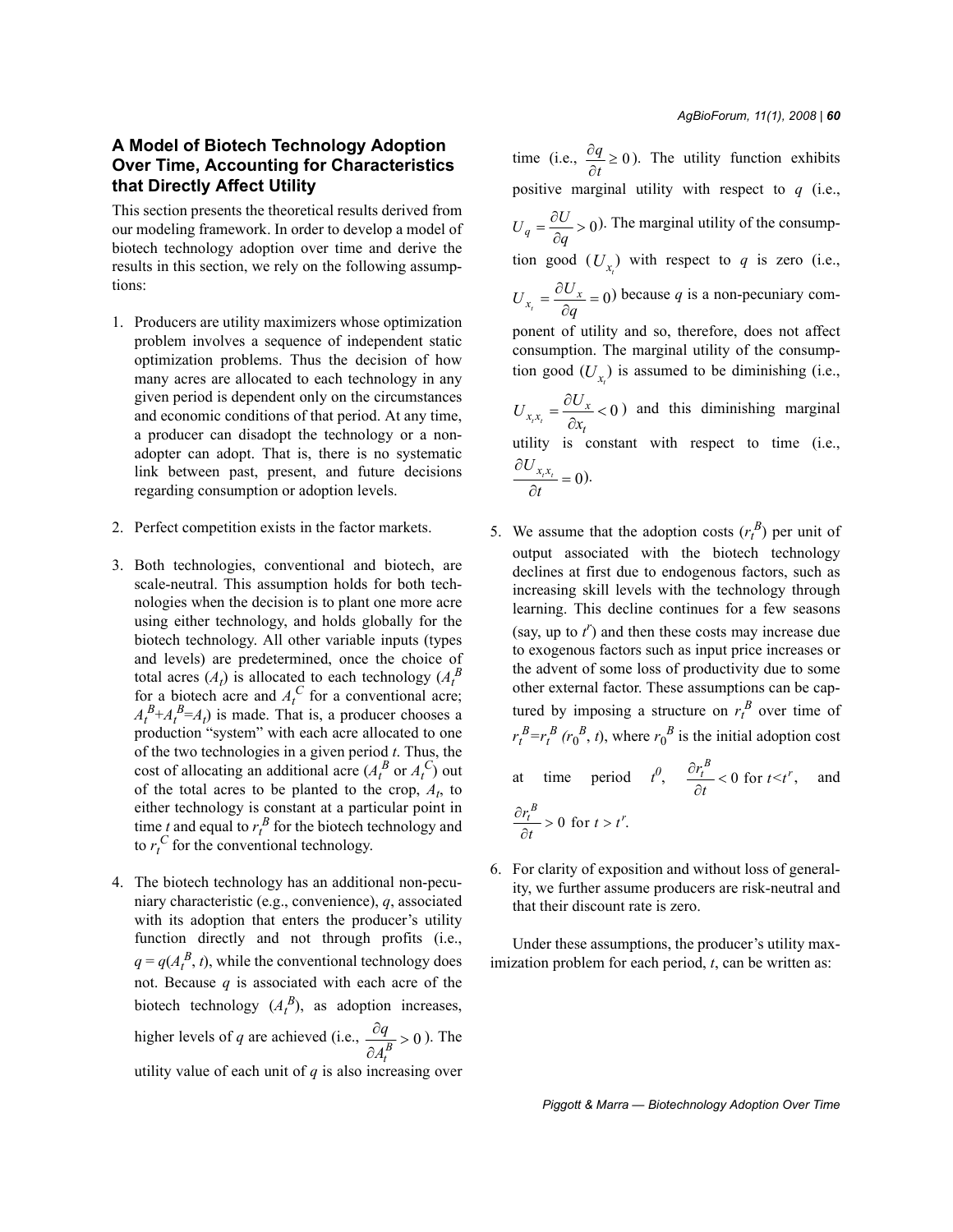$$
\begin{aligned}\n\max_{x_t, A_t^B} \ U_t \Big( x_t, \, q \Big( A_t^B, t \Big) \Big) \\
\text{s.t} \\
p_t^x x_t &= p_t^y f \Big( A_t^B, \, A_t^C \Big) - r_t^B \big( r_0^B, \, t \big) A_t^B - r_t^C \, A_t^C \\
A_t^B + A_t^C &= A_t\n\end{aligned} \tag{1}
$$

where  $U_t$  ( $\cdot$ ) is a producer's utility function defined over consumption of market goods  $(x_t)$  and the nonpecuniary characteristic affecting utility directly that is associated with an acre of biotechnology and period of time  $q(A_t^B, t)$  for time period *t*. The utility function is subject to a budget constraint whereby the amount spent on market goods  $(p_t^x x_t)$  is equal to the profit from the total acres available  $(A_t)$  in any given period *t*. Profit is equal to the value of production  $p_t^y f\left(A_t^B, A_t^C\right)$ , where  $p_t^y$  is the market price of the output produced according to the production function  $f(A_t^B, A_t^C)$ , less the cost associated with choice of acres  $r_t^B(r_0^B, t)A_t^B + r_t^C A_t^C$ . The optimization problem can be restated more simply by forming the following Lagrangean equation:

$$
\begin{aligned}\n\max_{x_t, A_t^B} \quad & \Im = U_t \left( x_t, \, q \left( A_t^B, t \right) \right) \\
&+ \lambda_t \left[ \, p_t^{\, \gamma} \, f \left( A_t^{\, B} \, , A_t \right) - \, r_t^{\, B} \left( r_0^{\, B} \, , t \right) A_t^{\, B} \\
&- r_t^{\, C} \left[ A_t - A_t^{\, B} \right] - p_t^{\, x} \, x_t \right].\n\end{aligned} \tag{2}
$$

The first-order necessary conditions (FONC) for this maximization problem can be written as

$$
\frac{\partial \mathfrak{I}}{\partial x_t} = U_{x_t} - \lambda_t p_t^x = 0
$$
\n(3a)

$$
\frac{\partial \mathfrak{I}}{\partial A_t^B} = U_q q_{A_t^B} + \lambda_t \left[ p_t^{\gamma} f_{A_t^B} - r_t^B (r_0^B, t) + r_t^C \right] = 0
$$
\n(3b)

$$
\frac{\partial \mathfrak{I}}{\partial \lambda_t} = p_t^{\gamma} f\left(A_t^B, A_t\right) - r_t^B(r_0^B, t) A_t^B
$$

$$
-r_t^C \left[A_t - A_t^B\right] - p_t^x x_t = 0. \tag{3c}
$$

The sufficient second-order conditions for a constrained maximum is that the bordered Hessian determinant of the second partials of  $\Im$  be positive, which can be written as

$$
0 < D = \begin{vmatrix} \Im_{x,x_t} & \Im_{x_t A_t^B} & \Im_{x_t \lambda_t} \\ \Im_{A_t^B x_t} & \Im_{A_t^B A_t^B} & \Im_{A_t^B \lambda_t} \\ \Im_{\lambda_t x_t} & \Im_{\lambda_t A_t^B} & \Im_{\lambda_t \lambda_t} \end{vmatrix}
$$
  
= 
$$
\begin{vmatrix} U_{x,x_t} & 0 & -p_t^x \\ 0 & U_{A_t^B A_t^B} + \lambda_t p_t^y f_{A_t^B A_t^B} & p_t^y f_{A_t^B} - r_t^B (r_0^B, t) + r_t^C \\ -p_t^x & p_t^y f_{A_t^B} - r_t^B (r_0^B, t) + r_t^C & 0 \end{vmatrix}.
$$
  
(4)

Condition 3a is the standard result, which shows that the optimal level of  $x_t$  is chosen where the marginal benefits  $(U_{x_t})$  equals the marginal cost  $(\lambda_t p_t^x)$  of an additional unit of  $x_t$ . The same is true for the optimal level of  $A_t^B$  in Condition 3b but it takes some rearranging to make this transparent. Rearranging Condition 3b we can write

$$
U_{q}q_{A_{t}^{B}} + \lambda_{t} p_{t}^{y} f_{A_{t}^{B}} = \lambda_{t} \left[ r_{t}^{B} (r_{0}^{B}, t) - r_{t}^{C} \right]_{1}
$$
 (5)

where the left-hand side (LHS) of Equation 5 represents the marginal benefit and the right-hand side (RHS) of Equation 5 represents the marginal cost of adopting one more acre of the biotech technology  $(A_t^B)$ . Noteworthy of the LHS is that it is comprised of two components: (1) a *direct utility component*, the marginal utility from an additional acre of biotech technology through the non-pecuniary factor,  $q \left( U_q q_{A_t^B} \right)$ ; and (2) an *indirect utility component*, the value of the marginal product of an additional acre of the biotechnology  $\left( p_t^{\gamma} f_{A_t^{\beta}} \right)$ which, when multiplied by the marginal utility of an additional dollar  $(\lambda_t)$ , converts this component measured in dollars to utils. Therefore, we also have the standard result for the optimal level of  $A_t^B$  that the marginal benefits must equal the marginal costs of an additional unit of  $A_t^B$ .  $p_t^y f_A$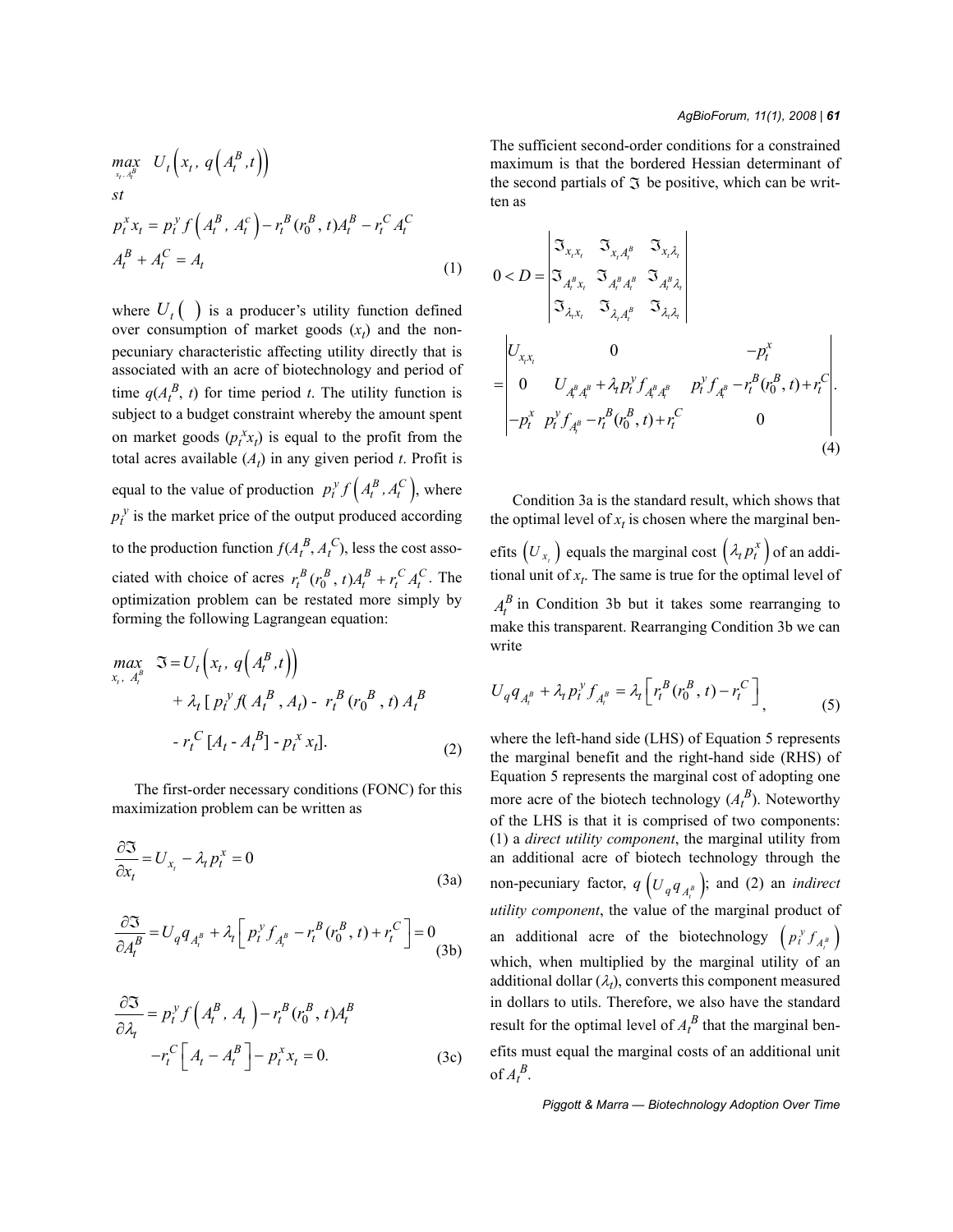We are interested in solving for the demand functions for market goods  $(x_t)$  and an acre of biotechnology  $(A_t^B)$  implied by the system of Equation 3. These three equations contain the terms  $x_t$ ,  $A_t^B$ ,  $\lambda_t$ ,  $p_t^y$ ,  $A_t$ ,  $r_0^B$ ,  $r_t^C$ ,  $p_t^x$ , *t*. Under the terms of the implicit function theorem, this system can be solved for the variables  $x_t$ ,  $A_t^B$ , and  $\lambda_t$ in terms of the remaining terms  $p_t^y$ ,  $A_t$ ,  $r_0^B$ ,  $r_t^C$ ,  $p_t^x$ , and *t*. The simultaneous solution of the FONC in Equation 3 reveals the following results:

$$
x_t = x_t \left( p_t^y, A_t, r_0^B, r_t^C, p_t^x, t \right) \tag{6a}
$$

$$
A_t^B = A_t^B \left( p_t^y, A_t, r_0^B, r_t^C, p_t^x, t \right)
$$
\n(6b)

$$
\lambda_t = \lambda_t (p_t^y, A_t, r_0^B, r_t^C, p_t^x, t).
$$
 (6c)

Equations 6a, 6b, and 6c indicate the chosen levels of market goods  $(x_t)$  and acres of biotechnology  $(A_t^B)$  for any given level of prices  $(p_t^y, r_0^B, r_t^C, p_t^x)$  and the amount of total acreage available  $(A_t)$  at a given period of time (*t*).

### **The Maximum Utility Function Over Time**

Given that the focus of the article pertains to the impact of learning and the non-pecuniary factor *over time*, it is of interest to understand how the *maximum* value of utility is affected by time *t*. If the optimal solutions for the choice variables are substituted into  $U_t$  ( $x_t$ ,  $q(A_t^B, t)$ ) we obtain the following *maximum* utility function defined over the exogenous parameters of the problem  $p_t^y$ ,  $A_t$ ,  $r_0^B, r_t^C, p_t^x, t$  as

$$
U^* (p_t^y, A_t, r_0^B, r_t^C, p_t^x, t)
$$
  
=  $U (x_t (p_t^y, A_t, r_0^B, r_t^C, p_t^x, t), q (A_t^B (p_t^y, A_t, r_0^B, r_t^C, p_t^x, t), t))$   
=  $U (x_t (\alpha), q (A_t^B (\alpha), t)),$  (7)

where  $\alpha = (p_t^y, A_t, r_0^B, r_t^C, p_t^x, t)$ . The function  $U^*(\alpha)$ gives the *maximum* value of utility for any given level of prices  $(p_t^y, r_0^B, r_t^C, p_t^x)$  and amount of total acreage

#### *AgBioForum, 11(1), 2008 | 62*

available  $(A_t)$  at a given period of time  $(t)$ , because it is precisely the optimal levels of  $x_t$  and  $A_t^B$  that maximize utility subject to the two constraints spelled out in Equation 1. Using the envelope theorem (Silberberg, 1990), we can derive the following condition:

$$
\frac{\partial U^{\ast}(\alpha)}{\partial t} = \frac{\partial \mathfrak{I}}{\partial t} = U_q(\alpha) \frac{\partial q}{\partial t} - \lambda_t(\alpha) \frac{\partial r_t^B}{\partial t} A_t^B(\alpha). \tag{8}
$$

From Equation 8 and using Assumption #4, we can denote the following refutable hypothesis concerning the sign of the *maximum* value of utility function for any given level of prices  $(p_t^y, r_0^B, r_t^C, p_t^x)$  and amount of total acreage available  $(A_t)$  over time as

For 
$$
t < t^r
$$
:  
\n
$$
\frac{\partial U^*(\alpha)}{\partial t} = U_q(\alpha) \frac{\partial q}{\partial t} - \lambda_t(\alpha) \frac{\partial r_t^B}{\partial t} A_t^B(\alpha) > 0.
$$
\n(9a)

For  $t > t^r$ :

$$
\frac{\partial U^*(\alpha)}{\partial t} = U_q(\alpha) \frac{\partial q}{\partial t} - \lambda_t(\alpha) \frac{\partial r_t^B}{\partial t} A_t^B(\alpha) > 0
$$
  
if  $U_q \frac{\partial q}{\partial t} > \lambda_t \frac{\partial r_t^B}{\partial t} A_t^B$ . (9b)

For 
$$
t = t^* > t^r
$$
:  
\n
$$
\frac{\partial U^*(\alpha)}{\partial t} = U_q(\alpha) \frac{\partial q}{\partial t} - \lambda_t(\alpha) \frac{\partial r_t^B}{\partial t} A_t^B(\alpha) = 0
$$
\nif  $U_q \frac{\partial q}{\partial t} = \lambda_t \frac{\partial r_t^B}{\partial t} A_t^B$ . (9c)

For  $t > t^*$ :

$$
\frac{\partial U^*(\alpha)}{\partial t} = U_q(\alpha) \frac{\partial q}{\partial t} - \lambda_t(\alpha) \frac{\partial r_t^B}{\partial t} A_t^B(\alpha) < 0.
$$
 (9d)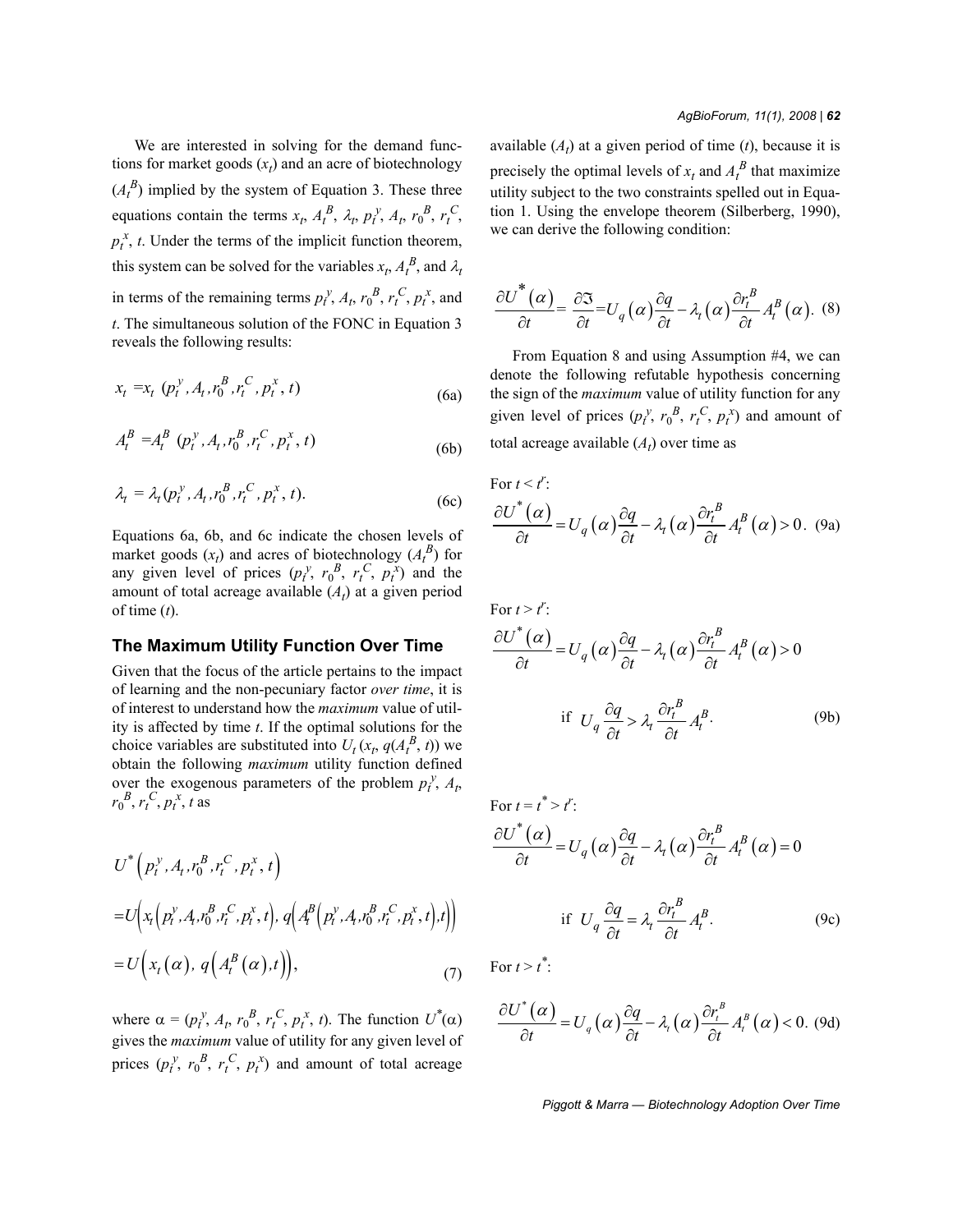

**Figure 1. The maximum value of utility over time.**

Equation 9a states that during the interim  $t < t^r$  when adoption costs  $(r_t^B)$  per unit of output associated with the biotech technology decline (i.e.,  $\frac{U_t}{2} < 0$ ) due to endogenous factors, such as increasing skill levels with the technology through learning or through system cost decreases, the maximum value of the utility function is increasing with respect to time. Equation 9b states that during the interim  $t > t^r$  when adoption costs  $(r_t^B)$  per unit of output associated with the biotech technology begins to increase (i.e.,  $\frac{U_t}{I} > 0$ ), due to exogenous factors such as system cost increases or the advent of some loss of productivity due to the development of pest resistance, the maximum value of the utility function is still increasing with respect to time during subsequent periods as long as the marginal benefit of the non-pecuniary characteristic  $U_q \frac{\partial q}{\partial t}$  more than offsets (exceeds) the marginal cost associated with the additional cost of the biotechnology  $\frac{U_t}{I} A_t^B$ . When this is multiplied by the marginal utility of an additional dollar  $(\lambda_t)$ , this addi-*B tr t*  $\frac{\partial r_t^B}{\partial t}$  < ∂ *B tr t*  $\frac{\partial r_t^B}{\partial t}$  > ∂ ∂  $\frac{r_t^B}{2t}A_t^B$ *t* ∂ ∂

tional cost measured in dollars converts to utils (i.e.,

 $U_q \frac{\partial q}{\partial t} > \lambda_t \frac{\partial r_t^B}{\partial t} A_t^B$ ). Equation 9c states that during the interim  $t > t^r$ , at some time period  $t = t^*$ , the rate of change of the maximum value of utility function will become zero when the marginal cost in utils associated with the additional cost of the biotechnology equals the marginal benefit in utils of the  $\frac{\partial q}{\partial t} > \lambda_t \frac{\partial r}{\partial t}$  $\int_t^B \frac{\partial r_t^B}{\partial t} A_t^B$ <sup>λ</sup> <sup>∂</sup> ∂

non-pecuniary characteristic  $U_q \frac{\partial q}{\partial t}$ . Equation 9d states that when  $t > t^*$ , the marginal benefit is less than the marginal cost, meaning  $U^*(\alpha)$  is decreasing with respect to time. Figure 1 provides an illustration of the relationships shown in Equation 9. ∂ ∂

# **The Price Elasticity for the Derived Demand for Biotechnology Over Time**

The focus of this article is to understand how the derived demand function for the biotech technology is affected by changes in the cost of this system in the presence of learning and non-pecuniary factors at play. In particular, we are interested in whether there are any refutable hypotheses with respect to the elasticity of derived demand and how it changes over time. To do so, we first must investigate whether there are any refutable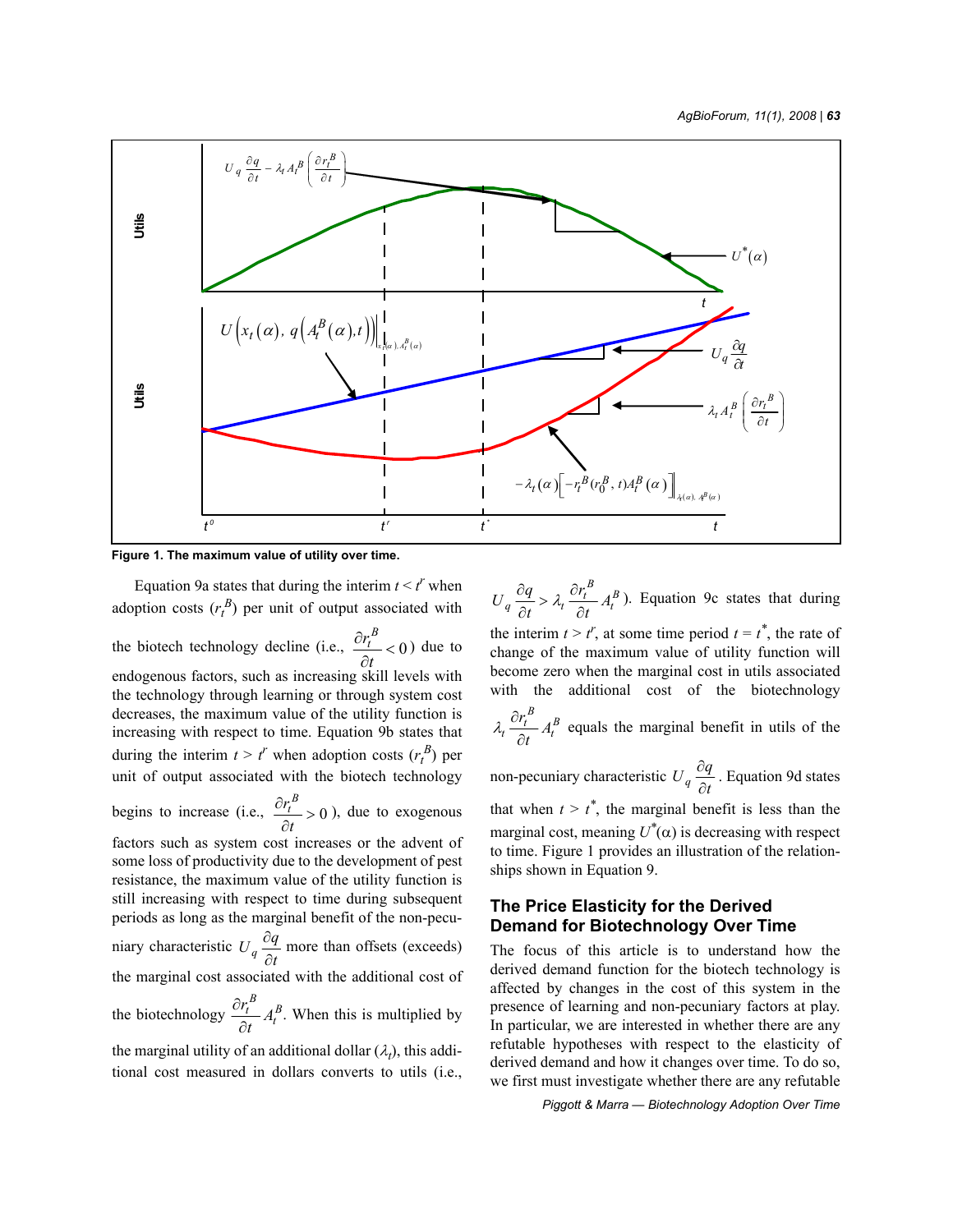

**Figure 2. Changes in the demand for the biotech technology (***At <sup>B</sup>***) as adoption increases.**

hypotheses with respect to  $\frac{\partial A_i^B(\alpha)}{\partial \beta}$ , since the elasticity *B t A r*  $\partial A_t^B$  (  $\alpha$ ∂

of derived demand is equal to  $\binom{B}{t}$   $\left(\alpha\right)$   $r_t^B$  $A_t^B(\alpha)$  r<sub>i</sub> ∂

 $\int_{t_1^{B}r_i^{B}}^{B} = \frac{\partial A_i^{B}(\alpha)}{\partial r_i^{B}} \frac{r_i^{B}}{A_i^{B}(\alpha)}$ . Inspection of Lagrangean  $A_t^B r_t^B$   $\overline{O r_t^B}$   $A_t^B$  $r_t^B$  *A*  $\eta_{A_t^B r_t^B} = \frac{\partial A_t^A(\alpha)}{\partial r^B} \frac{r_t^B}{A_t^B(\alpha)}$ ∂

function in Equation 2 reveals that  $r_t^B$  only enters the first constraint, meaning no refutable hypotheses are implied by the maximization hypothesis alone (Silberberg, 1990). This fact is reinforced by deriving this comparative static result (see the Appendix for details) which can be shown to be equal to

$$
\frac{\partial A_t^B(\alpha)}{\partial r_t^B} = \frac{U_{x,x_t} \left[ -\left( p_t^y f_{A_t^B} - r_t^B(r_0^B, t) + r_t^C \right) A_t^B \right] - p_t^x \lambda_t p_t^x}{D}.
$$
\n(10)

Assuming diminishing marginal utility of consumption goods ( $U_{xx}$  < 0) (see Assumption #4) the demand function for the biotech technology is, indeed, down-

ward sloping (i.e.,  $\frac{U - I}{R} < 0$ ). Using this result we can write the following expression for the elasticity of demand for the biotech technology: *B t B t A r*  $\frac{\partial A_t^B}{\partial t}$ ∂

$$
0 > \eta_{A_t^B r_t^B(\alpha)} = \frac{\partial A_t^B(\alpha)}{\partial r_t^B} \frac{r_t^B}{A_t^B(\alpha)}
$$
  
= 
$$
\frac{\left[U_{x,x_t}\left[-\left(p_t^y f_{A_t^B} - r_t^B(r_0^B, t) + r_t^C\right)A_t^B\right] - p_t^x \lambda_t p_t^x\right]}{D} \frac{r_t^B}{A_t^B(\alpha)}.
$$
(11)

Differentiating Equation 11 with respect to *t* reveals the following result (see the Appendix for details):

see footnote below for equation 
$$
12^1
$$
 (12)

where 
$$
z(\alpha) = (p_t^y f_{A_t^B} - r_t^B (r_0^B, t) + r_t^C) A_t^B < 0.
$$

Using Equation 12 we can further establish (see the Appendix for details) the following conditional refutable hypothesis concerning  $\left| {}^{C}\eta_{A_t^B r_t^B}(\alpha) \right|$  of *t*  $\partial \eta_{A^B r^B(\alpha)}^{\phantom{A^B} }$ ∂

$$
\left| \frac{\partial \eta_{A_i^B r_i^B(\alpha)}}{\partial t} \right| < 0 \text{ for } t > t'.\tag{13}
$$

The result in Equation 13 states that for the interim  $t > t'$ , which occurs when adoption costs increase (i.e., 0 for  $t > t'$ ), the elasticity of derived demand becomes more *inelastic* to price increases. This results in a kinked derived demand curve after *t r* . *B tr t*  $\frac{\partial r_t^B}{\partial r}$ ∂

## **A Graphical Representation**

Figure 2 illustrates the results derived in the foregoing section as they relate to the derived demand for acres of

$$
\frac{\left| \int_{\mathcal{A}_{A_{i}}^{B} r_{i}}^{B}(\alpha) \right|}{\left| \int_{\mathcal{A}_{i}}^{B} \left| \int_{\mathcal{A}_{i}}^{B} \left| \left( \int_{x_{i}x_{i}}^{B} \frac{\partial z}{\partial t} + \left( \int_{x_{i}x_{i}}^{B} z(\alpha) + \left( p_{i}^{x} \right)^{2} \lambda_{i} \right) \frac{\partial r_{i}^{B}}{\partial t} \right) \right| \left| \left( -DA_{i}^{B}(\alpha) \right) - \left( \int_{x_{i}x_{i}}^{B} z(\alpha) + \left( p_{i}^{x} \right)^{2} \lambda_{i} \right) \right| - \frac{\partial D}{\partial t} A_{i}^{B}(\alpha) - D \frac{\partial A_{i}^{B}(\alpha)}{\partial t} \right|}{\left| \int_{0}^{B} \left| \int_{\mathcal{A}_{i}}^{B} \left| \left( \alpha \right) \right| \right|^{2}} \leq 0
$$

*Piggott & Marra — Biotechnology Adoption Over Time*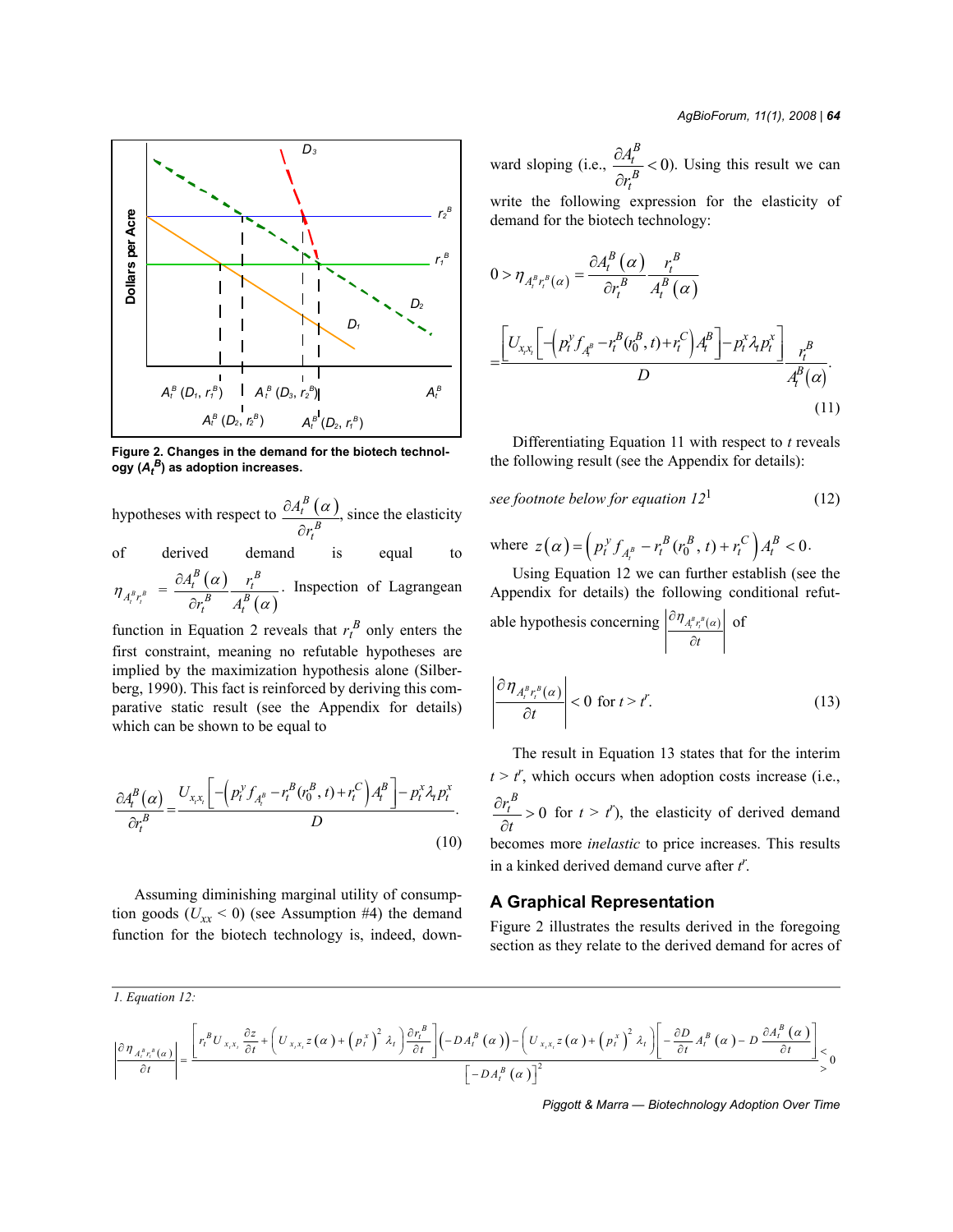

**Figure 3. United States Roundup Ready® soybean system costs, 1996-2007. (Source: dmrkynetec, Inc.)**

the biotech technology,  $A_t^B$ . The initial demand function for  $A_t^B$  is designated as  $D_1$  in Figure 2. The intersection of  $D_1$  and  $r_1^B$  indicates the quantity of  $A_t^B$  demanded at time  $t^r$ , just before  $r_t^B$  begins to rise  $A_t^B(D_1, r_1^B)$ . As the value of the non-pecuniary factor, *q,* is realized (see Figure 1) the demand for  $A_t^B$  shifts outward to  $D_2$ , resulting in an increase in the demand for  $A_t^B$  at every price and at  $r_1^B$  the quantity demanded is  $A_t^B$  ( $D_2$ ,  $r_1^B$ ). Then, the demand for  $A_t^B$  becomes less elastic so that, as  $r_t^B$ increases, the response to the price increase is not as great as it would have been. The difference is the response with the original demand elasticity compared to the new lower demand elasticity, and is shown in Figure 2 as  $A_t^B$  ( $D_3$ ,  $r_2^B$ ) -  $A_t^B$  ( $D_2$ ,  $r_2^B$ ). Therefore, as the cost of the biotech technology increases, coupled with the non-pecuniary factor's effect, we would expect the producer's rate of adoption to slow or even reverse slightly, depending on the relative magnitude of the changes in both cost and the non-pecuniary factor. The key point is that the demand response in the presence of the non-pecuniary factor is significantly dampened when compared to the case where a non-pecuniary factor is not present, due to the kinked demand curve after  $t > t^r$  when  $r_t^B$  increases.

# **Empirical Evidence**

As empirical support for the relationships above, consider the cost of herbicide and seed expenditures,



**Figure 4. United States adoption of Roundup Ready® soybeans, 1996-2007. (Source: dmrkynetec, Inc.)**

including technology or royalty fees, for Roundup Ready<sup>®</sup> soybeans over the period 1996-2007, shown in Figure 3. As the fitted second-order polynomial trend line reveals, during the period of 1996 through 2004, these system costs declined and then began to rise over the period 2005-2007. This second-order polynomial trend line mimics our theoretical path for  $r_t^B$  described in Assumption #5 with  $t^r$  corresponding with 2005, the period that system costs began to rise. Figure 4 illustrates the adoption of Roundup Ready® soybeans over this same period with a fitted third-order polynomial trend line depicting the adoption path over time. Notable is the rapid adoption over the period 1996-2004 when the cost per acre was declining. As evidence of the elasticity of derived demand for biotechnology having become quite inelastic to price increases, Figure 4 also reveals that, despite the increase in costs shown in Figure 3, aggregate adoption of the technology in 2005- 2007 continued to increase, but at a much slower rate. This illustrates that the demand response to the price increase appears to be relatively inelastic.

Additional factors are probably affecting the curves in Figures 3 and 4. The first is the development of technical skills with the biotech technology that come with practice. This learning over time, discussed earlier, would have increased the rate of decline of the total user cost (Figure 3) and make the adoption path steeper in the time period up to 2004 (Figure 4). The second is the increasing value of the non-pecuniary factors, such as convenience, as adopters get "used to" having them. That adopters place a value on these non-pecuniary factors has been demonstrated in various studies, summa-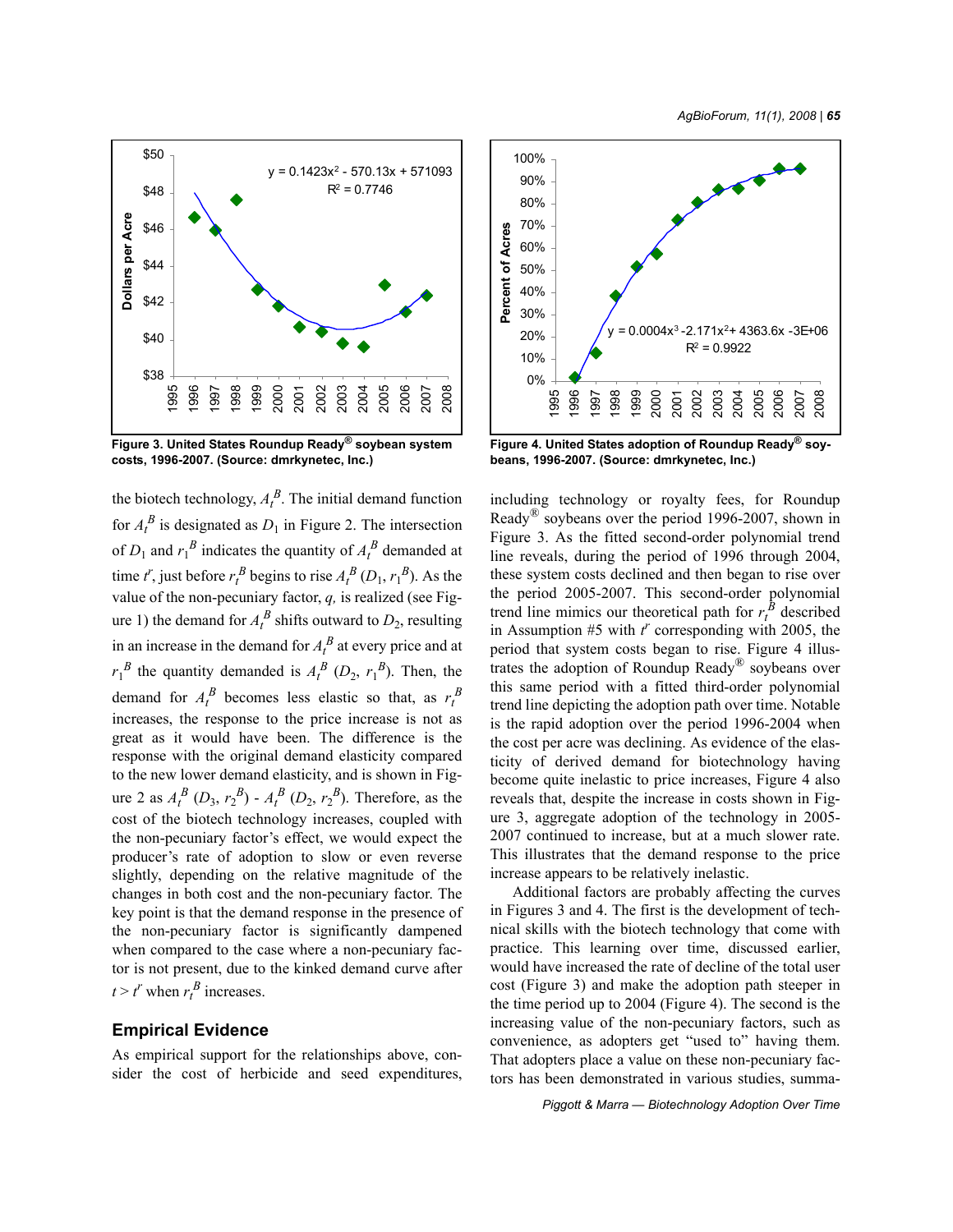rized in Marra and Piggott (2006). For example, it was estimated that, in 2001, five years after the initial commercial introduction of Roundup Ready® soybeans, the convenience factor was worth on average from \$3.33 to \$4.18 *per acre per year* to producers who adopted Roundup Ready<sup>®</sup> soybeans. Although we do not have empirical evidence that would verify that this value is increasing over time, it is intuitively plausible, as was illustrated by the cell phone adoption example earlier. The increasing value of the non-pecuniary factors also tends to make the demand for the biotech technology less elastic to price increases over time, further enhancing the result in Equation 13.

# **Conclusion**

This article has illustrated the effects that non-pecuniary factors embodied in new technologies have on the derived demand for these technologies as the adopter gains experience with them. A simple model where producers are utility maximizers whose optimization problem involves a sequence of independent, static optimization problems is developed. The technology adoption process is modeled by recognizing that the innovation is a factor of production in final output and incorporates the role of learning and developing skills with the innovation into our framework. The model establishes the refutable hypothesis that, with embodied non-pecuniary factors in play, the derived demand for the new biotech technologies over time will increase (shift out) at first and then begin to become more inelastic to price increases as adopters get "used to" and value the additional non-pecuniary factors more highly. This leads to a kinked derived demand curve.

The implications of this analysis are two-fold. The first is that as the biotech technology is adopted on more and more acres, the prices of the unique components of the technology system will increase due to increased aggregate demand for them and the system cost will rise, but the demand response to the higher cost will become smaller. This effect is, of course, self-limiting due to competition from other technology sellers. The second is that producers may be more reluctant to switch away from a new biotech technology, such as Roundup Ready® soybeans, and the reluctance becomes stronger over time, even if continued use of the new technology results in an effect such as weed resistance build-up (an implicit increase in the cost of the system due to additional spraying costs associated with weed resistance and perhaps a negative externality if the resistance spreads off-farm).

# **References**

- Batz, F.J., Peters, K.J., & Janssen, W. (1999). The influence of technology characteristics on the rate and speed of adoption. *Agricultural Economics*, *21*, 121-130.
- Bosch, D.J., Cook, Z.L., & Fuglie, K.O. (1995). Voluntary versus mandatory agricultural policies to protect water quality: Adoption of nitrogen testing in Nebraska. *Review of Agricultural Economics*, *17*, 13-24.
- Feder, G., & Slade, R. (1984). The acquisition of information and the adoption of new technology. *American Journal of Agricultural Economics*, *66*, 312-320.
- Fischer, A.J., Arnold, A.J., & Gibbs, M. (1996). Information and the speed of innovation adoption. *American Journal of Agricultural Economics*, *78*, 1073-1081.
- Foster, A.D., & Rosenzweig, M.R. (1995). Learning by doing and learning from others: Human capital and technological change in agriculture. *Journal of Political Economy*, *103*, 1176-1209.
- Goodwin, B.K., & Kastens, T.L. (1996). An analysis of marketing frequency by Kansas crop producers. *Review of Agricultural Economics*, *18*, 575-584.
- Griliches, Z. (1957). Hybrid corn: An exploration in the economics of technological change. *Econometrica*, *25*, 501- 523.
- Just, R.E., & Zilberman, D. (1983). Stochastic structure, farm size and technology adoption in developing agriculture. *Oxford Economic Papers*, *35*, 307-328.
- Lindner, R.K., & Pardey, P.G. (1979, January). The micro processes of adoption—A model. Paper presented at the 9th Congress of the Australian and New Zealand Association for the Advancement of Science, Auckland, New Zealand.
- Lindner, R.K., Pardey, P.G., & Jarrett, F.G. (1982). Distance to information source and the time lag to early adoption of trace element fertilizers. *Australian Journal of Agricultural Economics*, *26*, 98-113.
- Marra, M., Hubbell, B., & Carlson, G. (2001). Information quality, technology depreciation, and Bt cotton adoption in the southeast. *Journal of Agricultural and Resource Economics*, *26*(1), 158-175.
- Marra, M.C., & Piggott, N.E. (2006). The value of non-pecuniary characteristics of crop biotechnologies: A new look at the evidence. In R. Just, J. Alston, & D. Zilberman (Eds.), *Regulating Agricultural Biotechnology: Economics and Policy* (pp.145-178). New York: Springer-Verlag Publishers.
- McWilliams, B., Tsur, Y., Hochman, E., & Zilberman, D. (1998). Count-data regression models of the time to adopt new technologies. *Applied Economics Letters*, *5*, 369-373.
- O'Mara, G. (1971). *A decision theoretic view of technique diffusion in a developing country*. Unpublished doctoral thesis, Stanford University, Palo Alto, California.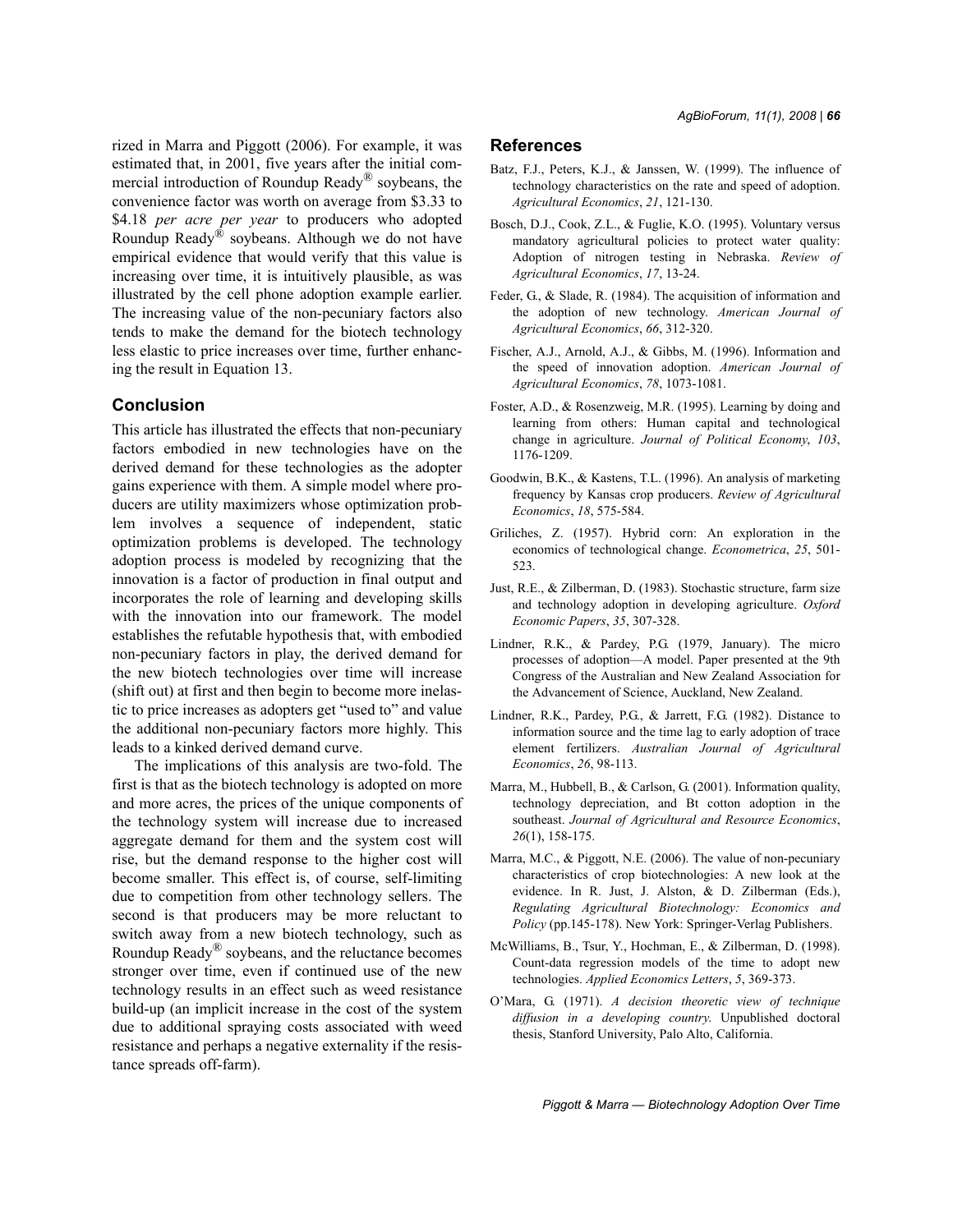- Rahm, M.R., & Huffman, W.E. (1984). The adoption of reduced tillage: The role of human capital and other variables. *American Journal of Agricultural Economics*, *66*, 405-413.
- Shapiro, B.I., Brorsen, B.W., & Doster, D.H. (1992). Adoption of double-cropping soybeans and wheat. *Southern Journal of Agricultural Economics*, *24*, 33-40.
- Silberberg, E. (1990). *The structure of economics: A mathematical analysis* (2nd ed.). New York: McGraw-Hill.
- Warner, K.E. (1974). The need for some innovative concepts of innovation: An examination of research on the diffusion of innovations. *Policy Sciences*, *5*, 433-451.

*NOTE: Appendix is in a one-column format to allow for longer equations.*

# **Appendix**

Substituting Equation 6 into Equation 3 results in the following FONC:

$$
U_{x_t}\left(x_t\left(\alpha\right),\,q\left(A_t^B\left(\alpha\right),\,t\right)\right)-\lambda_t\left(\alpha\right)p_t^x=0\tag{A1a}
$$

$$
U_{A_t^B}\left(x_t(\alpha), q\left(A_t^B(\alpha), t\right)\right) + \lambda_t(\alpha) \left[p_t^{\gamma} f_{A_t^B}(\alpha) - r_t^B(r_0^B, t) + r_t^C\right] = 0
$$
\n(A1b)

$$
p_t^{\gamma} f\left(A_t^B(\alpha), A_t\right) - r_t^B(r_0^B, t) A_t^B(\alpha) - r_t^C \left[A_t - A_t^B(\alpha)\right] - p_t^x x_t(\alpha) = 0. \tag{A1c}
$$

*Derivation of*   $A_t^B$ *rt B* ∂ ∂

To derive  $\frac{U_{t}}{U_{t}}$ , differentiate Equation A1 with respect to  $r_t^B$ , which can be written in matrix form as *B t B t A r* ∂ ∂ *B tr*

$$
\begin{bmatrix}\nU_{x,x_t} & 0 & -p_t^x \\
0 & U_{A_t^B A_t^B} + \lambda_t p_t^{\nu} f_{A_t^B A_t^B} & p_t^{\nu} f_{A_t^B} - r_t^B (r_0^B, t) + r_t^C\n\end{bmatrix}\n\begin{bmatrix}\n\frac{\partial x_t}{\partial r_t^B} \\
\frac{\partial A_t^B}{\partial r_t^B} \\
\frac{\partial r_t^B}{\partial r_t^B}\n\end{bmatrix} =\n\begin{bmatrix}\n0 \\
\lambda_t \\
A_t^B\n\end{bmatrix}
$$
\n
$$
-p_t^x p_t^{\nu} f_{A_t^B} - r_t^B (r_0^B, t) + r_t^C
$$
\n
$$
0
$$
\n(A2)

Applying Cramer's rule to solve for  $\frac{Q_1}{R}$  results in the following expression: *B t B t A r* ∂ ∂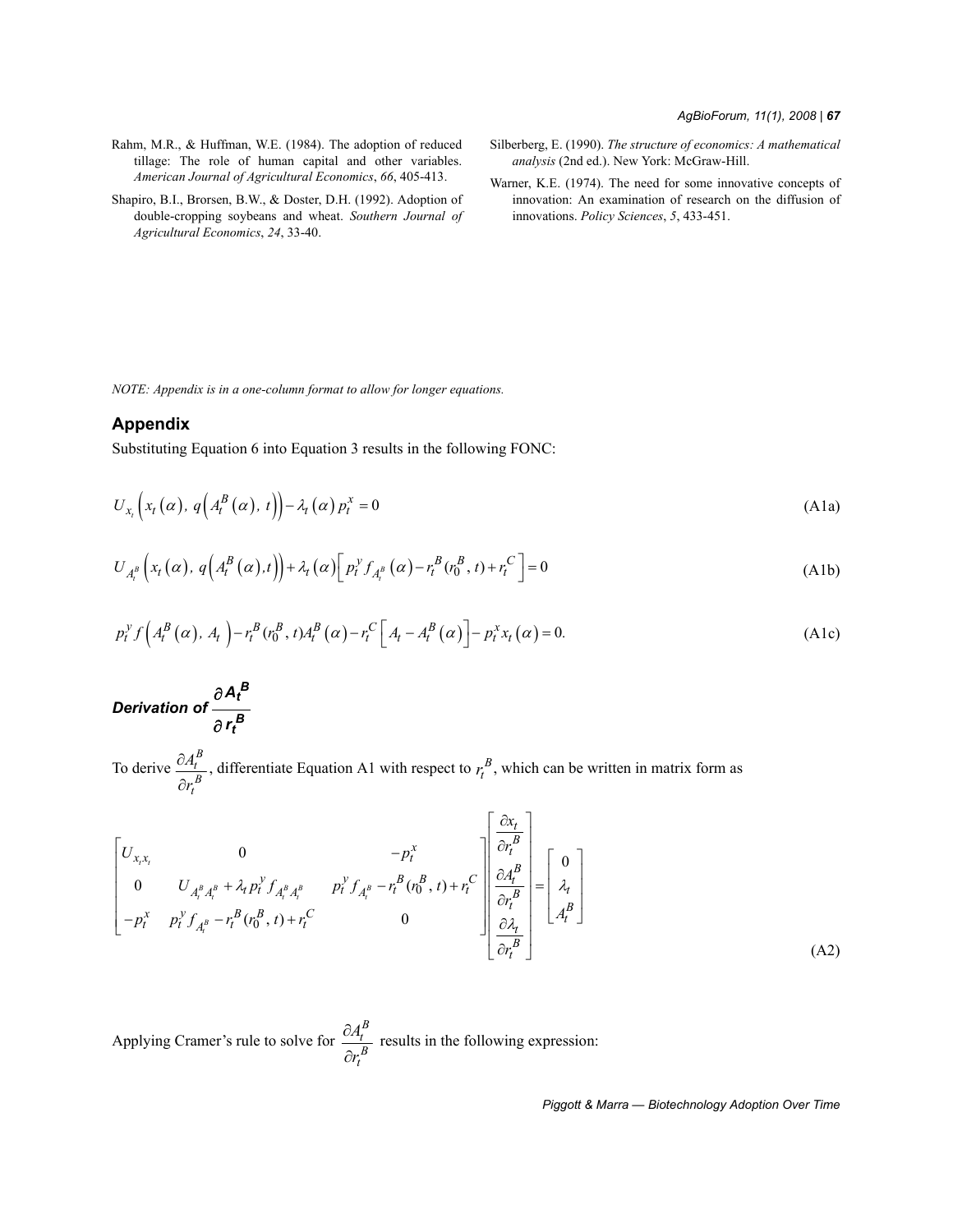*AgBioForum, 11(1), 2008 | 68*

$$
\frac{\partial A_t^B}{\partial r_t^B} = \frac{\begin{vmatrix} U_{x,x_t} & 0 & -p_t^x \\ 0 & \lambda_t & p_t^y f_{A_t^B} - r_t^B (r_0^B, t) + r_t^C \end{vmatrix}}{D} = \frac{U_{x,x_t} \begin{vmatrix} \lambda_t & p_t^y f_{A_t^B} - r_t^B (r_0^B, t) + r_t^C \end{vmatrix}}{D} - \frac{p_t^x}{D} - \frac{p_t^x}{A_t^B} \frac{A_t^B}{D}
$$
\n
$$
= \frac{U_{x,x_t} \left[ -\left( p_t^y f_{A_t^B} - r_t^B (r_0^B, t) + r_t^C \right) A_t^B \right] - p_t^x \lambda_t p_t^x}{D}.
$$
\n(A3)

$$
\text{Derivation of } \left|\frac{\partial \eta_{A_t^B r_t^B(\alpha)}}{\partial t}\right|
$$

To derive  $\left|\frac{U\Pi_{A_i^B r_i^B}(\alpha)}{U\Pi_{A_i^B r_i^B}(\alpha)}\right|$  it is useful to first write  $\eta_{A_i^B r_i^B}(\alpha)$  as follows: *t*  $\partial \eta_{A^B r^B(\alpha)}$  $\left\{\frac{\partial f}{\partial t} \right\}$  it is useful to first write  $\eta_{A_i^B r_i^B}(\alpha)$ 

$$
\eta_{A_t^B r_t^B(\alpha)} = \frac{U_{x,x_t} \left[ -\left( p_t^{\gamma} f_{A_t^B} - r_t^B (r_0^B, t) + r_t^C \right) A_t^B \right] - \left( p_t^{\gamma} \right)^2 \lambda_t}{D} \frac{r_t^B}{A_t^B(\alpha)} = \frac{\left[ -U_{x,x_t} z(\alpha) - \left( p_t^{\gamma} \right)^2 \lambda_t \right] r_t^B}{DA_t^B(\alpha)} < 0, \text{ (A4)}
$$
\nwhere  $z(\alpha) = \left( p_t^{\gamma} f_{A_t^B} - r_t^B (r_0^B, t) + r_t^C \right) A_t^B < 0$ .

In addition, since  $\eta_{A_i^B r_i^B(\alpha)} < 0$  it is also convenient to first multiply both sides of Equation A4 by (-1) which results in

$$
\left|\eta_{A_t^B r_t^B}(\alpha)\right| = (-1) \left( \frac{\left[-U_{x,x_t} z(\alpha) - \left(p_t^x\right)^2 \lambda_t\right] r_t^B}{DA_t^B(\alpha)}\right) = \frac{\left[U_{x,x_t} z(\alpha) + \left(p_t^x\right)^2 \lambda_t\right] r_t^B}{-DA_t^B(\alpha)}.
$$
\n(A5)

Differentiating Equation A5 by *t* results in the following: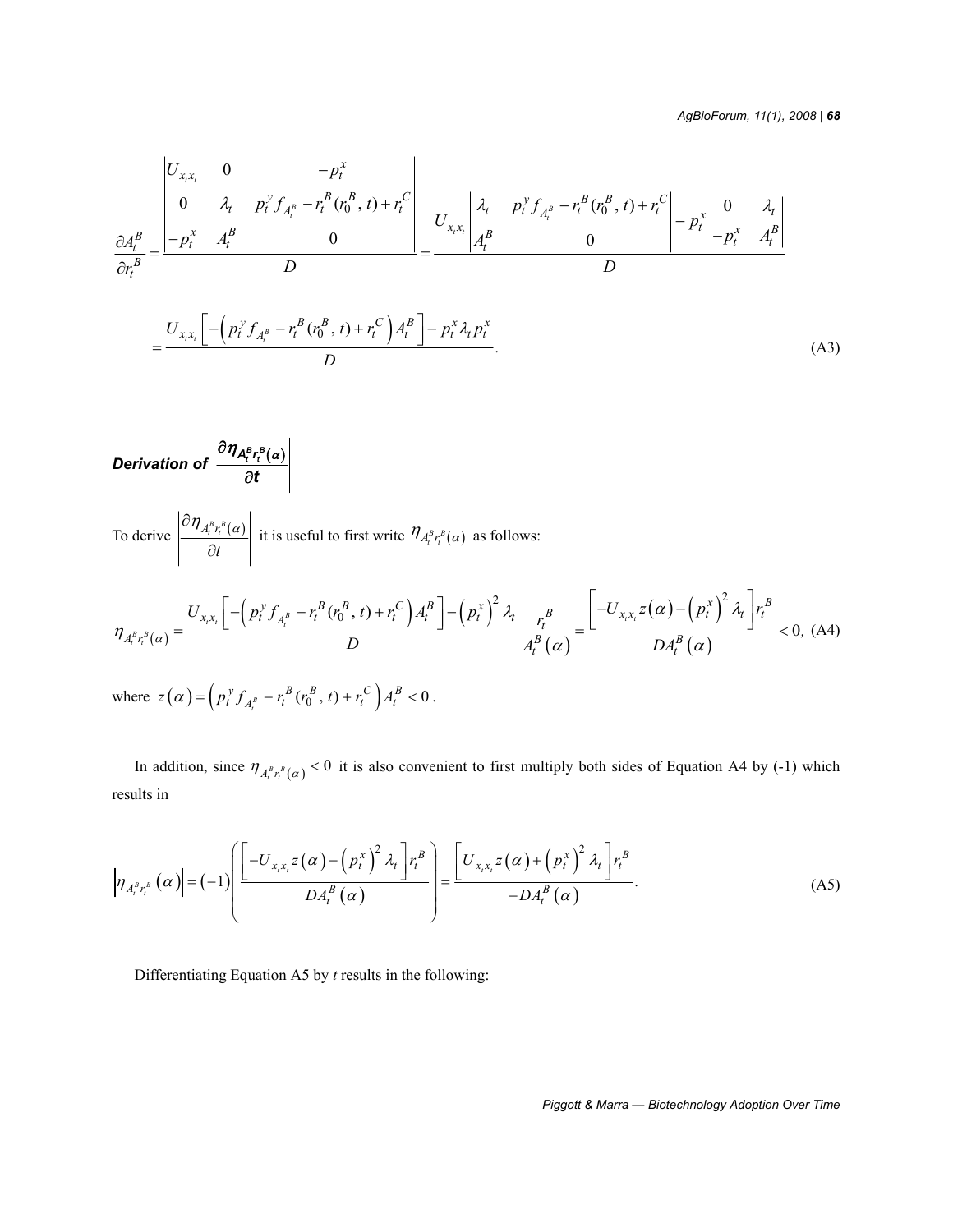*AgBioForum, 11(1), 2008 | 69*

$$
\frac{\left|\frac{\partial\left[U_{x,x,z}(\alpha)+\left(p_{t}^{x}\right)^{2}\lambda_{t}\right]r_{t}^{B}}{\partial t}+\left[U_{x,x,z}z(\alpha)+\left(p_{t}^{x}\right)^{2}\lambda_{t}\right]\frac{\partial r_{t}^{B}}{\partial t}\right|(-DA_{t}^{B}(\alpha))-\left[U_{x,x,z}z(\alpha)+\left(p_{t}^{x}\right)^{2}\lambda_{t}\right]r_{t}^{B}\left[\frac{\partial\left(-DA_{t}^{B}(\alpha)\right)}{\partial t}\right]}{\left[DA_{t}^{B}(\alpha)\right]^{2}}\\=\frac{\left[r_{t}^{B}U_{x,x_{t}}\frac{\partial z(\alpha)}{\partial t}+\left(U_{x,x_{t}}z(\alpha)+\left(p_{t}^{x}\right)^{2}\lambda_{t}\right)\frac{\partial r_{t}^{B}}{\partial t}\right](-DA_{t}^{B}(\alpha))-\left[U_{x,x_{t}}z(\alpha)+\left(p_{t}^{x}\right)^{2}\lambda_{t}\right)\left[-\frac{\partial D}{\partial t}A_{t}^{B}(\alpha)-D\frac{\partial A_{t}^{B}(\alpha)}{\partial t}\right]}{\left[-DA_{t}^{B}(\alpha)\right]^{2}}
$$

$$
= \frac{\left[r_t^B U_{x,x_t} \frac{\partial z(\alpha)}{\partial t} + \left(U_{x,x_t} z(\alpha) + \left(p_t^x\right)^2 \lambda_t\right) \frac{\partial r_t^B}{\partial t}\right] \left(-DA_t^B(\alpha)\right) - \left(U_{x,x_t} z(\alpha) + \left(p_t^x\right)^2 \lambda_t\right) \left[-\frac{\partial D}{\partial t} A_t^B(\alpha) - D\frac{\partial A_t^B(\alpha)}{\partial t}\right]}{\left[-DA_t^B(\alpha)\right]^2} \tag{A6}
$$

Differentiation of the FONC Equations 3b and 3c with respect to *t* results in following two expressions:

$$
\left[p_t^{\gamma} \frac{\partial f_{A_i^B}}{\partial t} - \frac{\partial r_t^B}{\partial t}\right] = -\left[\frac{1}{\lambda_t}\right] \frac{\partial U_q q_{A_i^B}}{\partial t}
$$
\n
$$
\frac{\partial A_t^B(\alpha)}{\partial t} \left[p_t^{\gamma} f_{A_i^B} - r_t^B(r_0^B, t) + r_t^C\right] = \frac{\partial r_t^B}{\partial t} A_t^B(\alpha). \tag{A7}
$$

Using Equation A7 we can establish the result for  $\frac{\partial z(\alpha)}{\partial x}$  as *t*  $\partial z(\alpha$ ∂

$$
\frac{\partial z(\alpha)}{\partial t} = \left( p_t^{\gamma} \frac{\partial f_{A_t^B}}{\partial t} - \frac{\partial r_t^B}{\partial t} \right) A_t^B(\alpha) - \left( p_t^{\gamma} f_{A_t^B} - r_t^B(r_0^B, t) + r_t^C \right) \frac{\partial A_t^B(\alpha)}{\partial t}
$$

$$
= - \left[ \frac{1}{\lambda_t} \right] \frac{\partial U_q q_{A_t^B}}{\partial t} A_t^B(\alpha) - \frac{\partial r_t^B}{\partial t} A_t^B(\alpha)
$$

$$
= \left[ - \left[ \frac{1}{\lambda_t} \right] \frac{\partial U_q q_{A_t^B}}{\partial t} - \frac{\partial r_t^B}{\partial t} \right] A_t^B(\alpha) < 0 \text{ for } t > t^r.
$$
(A8)